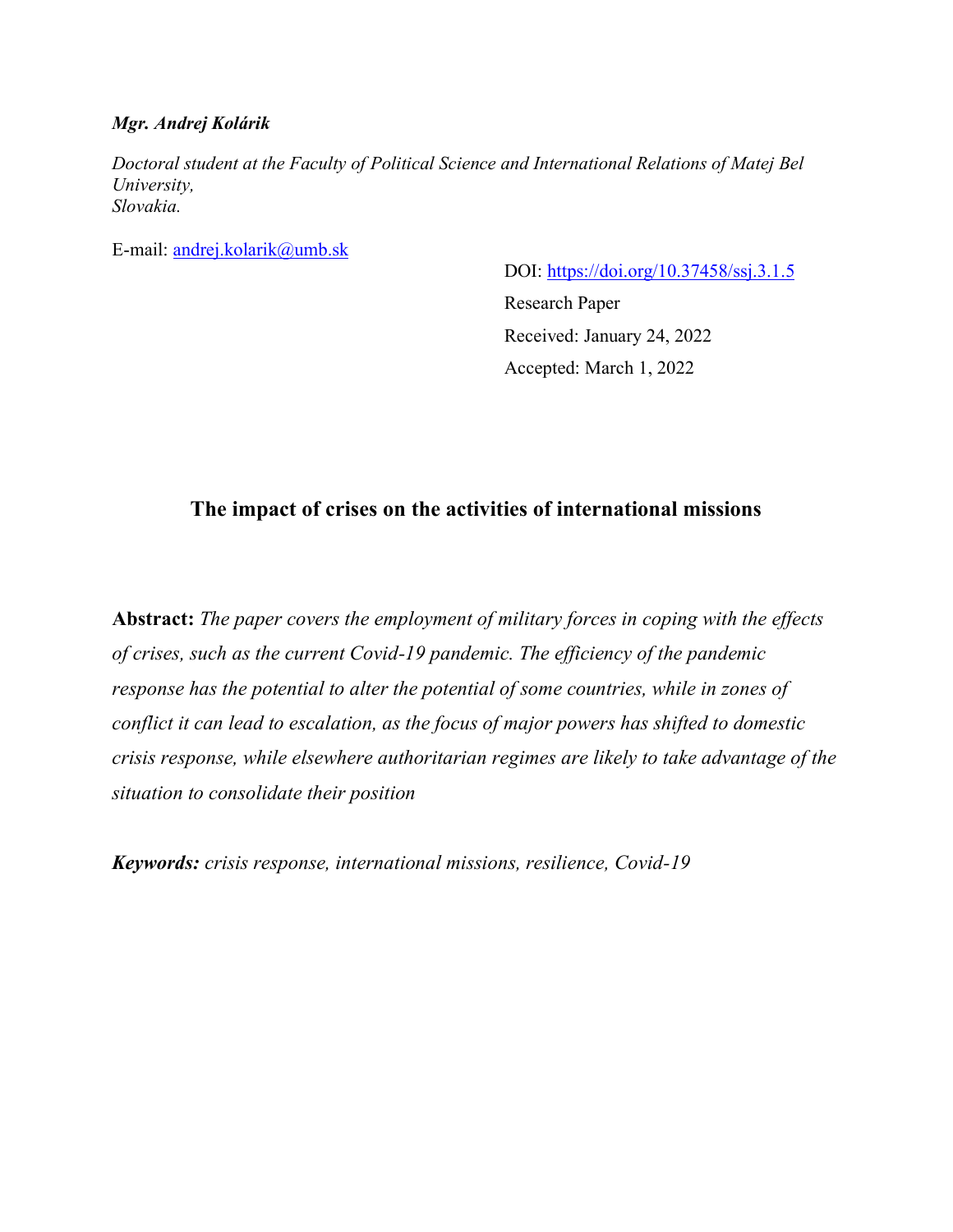## **Introduction**

Peace and security are desirable and extremely important values, too in the context of the functioning of states in the international system, which is ultimately also a stabilizing factor for the system itself. The security of a given country is inherently related to the security and peace of other countries. International security, unprecedented in history so far, permeates the national security of individual states.

Peacekeeping missions are designed to shape a peace order in the world. They are also an important element of international activity, and the main goal is to limit or eliminate the will to use the appeal to force in current international relations. It is worth noting that this does not mean that the use of force during the mission is completely renounced. Peacekeeping operations are a special mechanism that resolves armed conflicts, contributing to the maintenance of peace and international security. For this reason, they are an important and permanent element of international politics<sup>1</sup>. The COVID-19 crisis has demonstrated the importance of resilience to strategic shocks (such as pandemics) as part of national and regional security. This was evident in national health systems, supply chains for critical supplies (e.g., PPE and respirators), strategic communication and disinformation, and cybersecurity.

The pandemic also showed the contribution of the armed forces to the national crisis response, albeit at the expense of their basic military actions. However, there are significant differences between European nations in terms of military involvement in crisis response, which create opportunities for comparison and interpretation.<sup>2</sup>

#### **Military participation in crises.**

The armed forces were a key component of the national crisis response. Initially, this includes general military support such as command and control aid, citizen repatriation, logistics, public space disinfection, and in some countries support for police and internal security. Military

<sup>1</sup> P. Żarkowski, *Rules for the Use of Armed Forces in Peacekeeping Operations*, "Doctrina" 2016, No. 12/25, p. 251.

<sup>2</sup> F. Opillard, A. Palle, L. Michelis, "*Discourse and Strategic Use of Armed Forces in France and Europe in COVID-19 Crisis. Hour. For econ. And Soc. Geog*., 111: 239-259, 2020. https: //doi.org/10J  $111 / \text{tesg}.12451$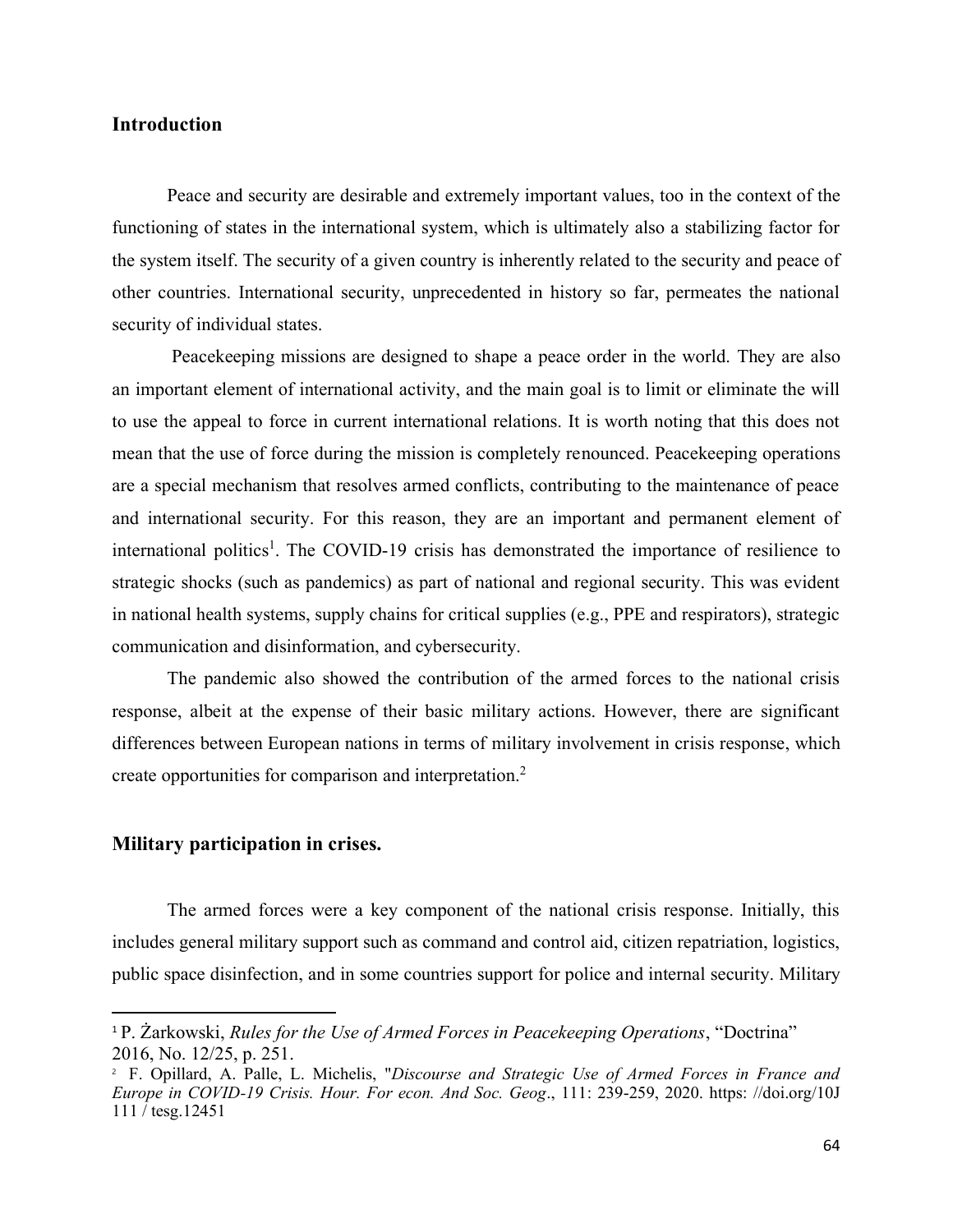medical services provided emergency medical services for the civilian health system, including access to military hospitals, the deployment of field hospitals, and the construction of temporary hospitals at convention centers and stadiums. Military medical services have helped COVID-19 patients travel by ambulance, train, sea, and air. In addition to supporting hospitals, in many countries, the armed forces have also supported the nursing and social care system.

This experience identified some friction in demand management processes in national health systems and at the European level, which would also limit strategic accident regulation and evacuation in the event of major conflicts in Eastern Europe. This policy brief provides a more complete analysis of the contribution of the force in spring and summer 2020.<sup>3</sup>

As the incidence of COVID-19 decreased over the summer, the role of the armed forces shifted towards supporting sampling, diagnostic testing, and tracing contacts within national COVID health surveillance systems<sup>4,5,6,7,8</sup>. This included the application of these measures to personnel in the armed forces. Military personnel has also been involved in medical research programs that will contribute to understanding COVID-19.

European multilateral security and defense institutions, NATO, and the EU have provided active platforms for the exchange of information on the COVID-19 crisis between European military leaders. This involved setting up separate COVID-19 task forces within both institutions. EU military personnel established the COVID-19 information exchange platform to exchange data with EU Member States and EU missions. Similarly, the NATO Military Medical Excellence Center of Excellence presented a special weekly report on COVID-19<sup>9</sup>. The Euro-

<sup>&</sup>lt;sup>3</sup> How the COVID-19 crisis affected security and defense aspects in the EU. A brief description of the policy. PE 603.510 - July 2020.

Available at: www.europarl.europa.eu/RegData/etudes/BRIE/2020/603510/EXPO BRI (2020) 603510 PL.pdf.

<sup>4</sup> Italian Ministry of Defense, Covid-19: Operation Igea della Difesa begins, 200 runs will carry out 30,000 swabs per day, October 30, 2020.

<sup>&</sup>lt;sup>5</sup> Italian Ministry of Defense, Coronavirus Vaccine: Defense provides and will provide the requested support, 2 December 2020.

<sup>6</sup> German Ministry of Defense, COVID-19 Korzeororus 2019: Bundeswehr is part of vaccination strategy, December 2, 2020.

<sup>7</sup> SACEUR highlights the COVID-19 Task Force. shape available at:

https://shape.nato.int/saceur/saceur-remarks-on-covid19-task- strength.

<sup>8</sup> EEAS, Coronavirus: Task Force to Facilitate Information Sharing Between EU Armed Forces, 15 April 2020.

<sup>9</sup> NATO COVID-19 Military Medical Center, available at:

https://www.coemed.org/resources/COVID19.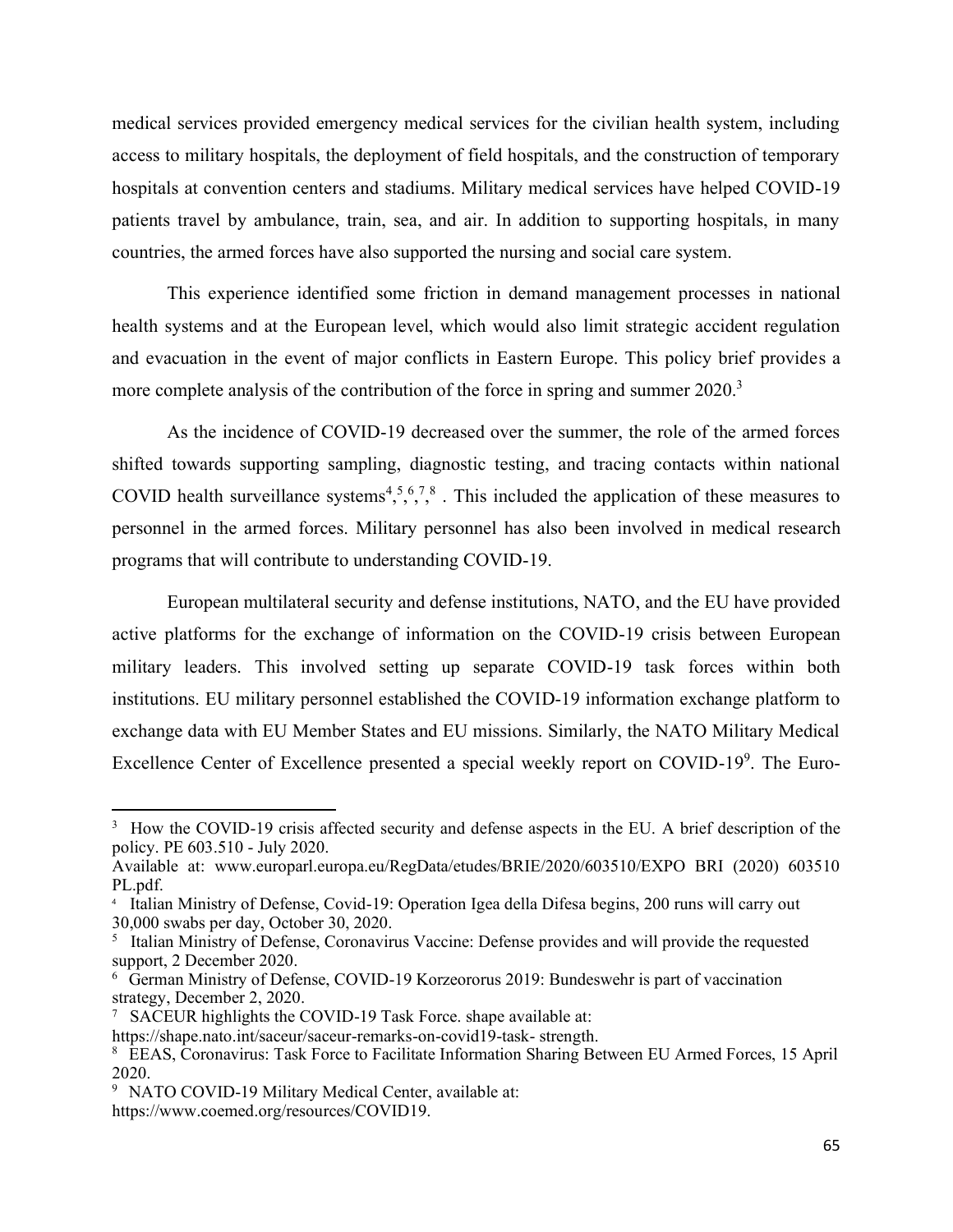Atlantic Disaster Response Coordination Center brokered mutual support between European countries and military support for international applications, including the establishment of a joint NATO fan pool.<sup>10</sup> The European Air Transport Command (EATC) played an important role in the medical evacuation, repatriation of military personnel, and repatriation of the civilian population to support partner countries.<sup>11</sup> NATO's Science and Technology Organization has funded a special program to provide scientific support to the COVID-19 crisis.<sup>12</sup> EU cooperation with NATO in the first weeks and months was marked by considerable duplication, if not competition, as "the entire range of military support was provided by both organizations and in the same way.

A positive example of cooperation was that the NATO International Medical Coordination Center / European Medical Command (MMCC / EMC) developed medical planning for both NATO and EU military personnel.<sup>13</sup> In November 2020, the MNCC / EMC organized the RESILIENT RESPONSE, a multinational civil-military crisis planning exercise to improve multilateral coordination and understanding. Overall, these examples of collaboration and pooling of resources should be reviewed to determine whether they should be deepened or enlarged to ensure greater EU-NATO coordination.

In the future, countries will likely continue to use their armed forces to support aspects of their national response to COVID-19. The armed forces will have to maintain protective measures against the risk of COVID-19 outbreaks, and mutated variants of the SARS-CoV-2 virus.

### **Global and regional challenges.**

In the political and military aspect of international security, the pandemic will not change the most important challenges and will contribute to the deepening of existing conflicts and

<sup>&</sup>lt;sup>10</sup> Euro-Atlantic Disaster Response Coordination Center (EADRCC), available at: www.nato.int/cps/en/natohq/topics 117757.htm

<sup>11</sup> European Air Transport Command, Covid-19 update: Joint fleet against the virus through responsive and proactive up! Update on November 6, 2020, available at: https://eatc-mil.com/post/covid-19-updatea-common-fleet-against-the-virus-through- a-responsive-and-proactive-support -update-06-112020? search =% 3Cmark% 3Ecovid% 3C / mark% 3E

<sup>12</sup> NATO, Coronavirus: Alliance scientists respond to this challenge, 10 July 2020.

 $^{13}$  Interview with BG Kowitz, director of MMCC / EMC November 23, 2020.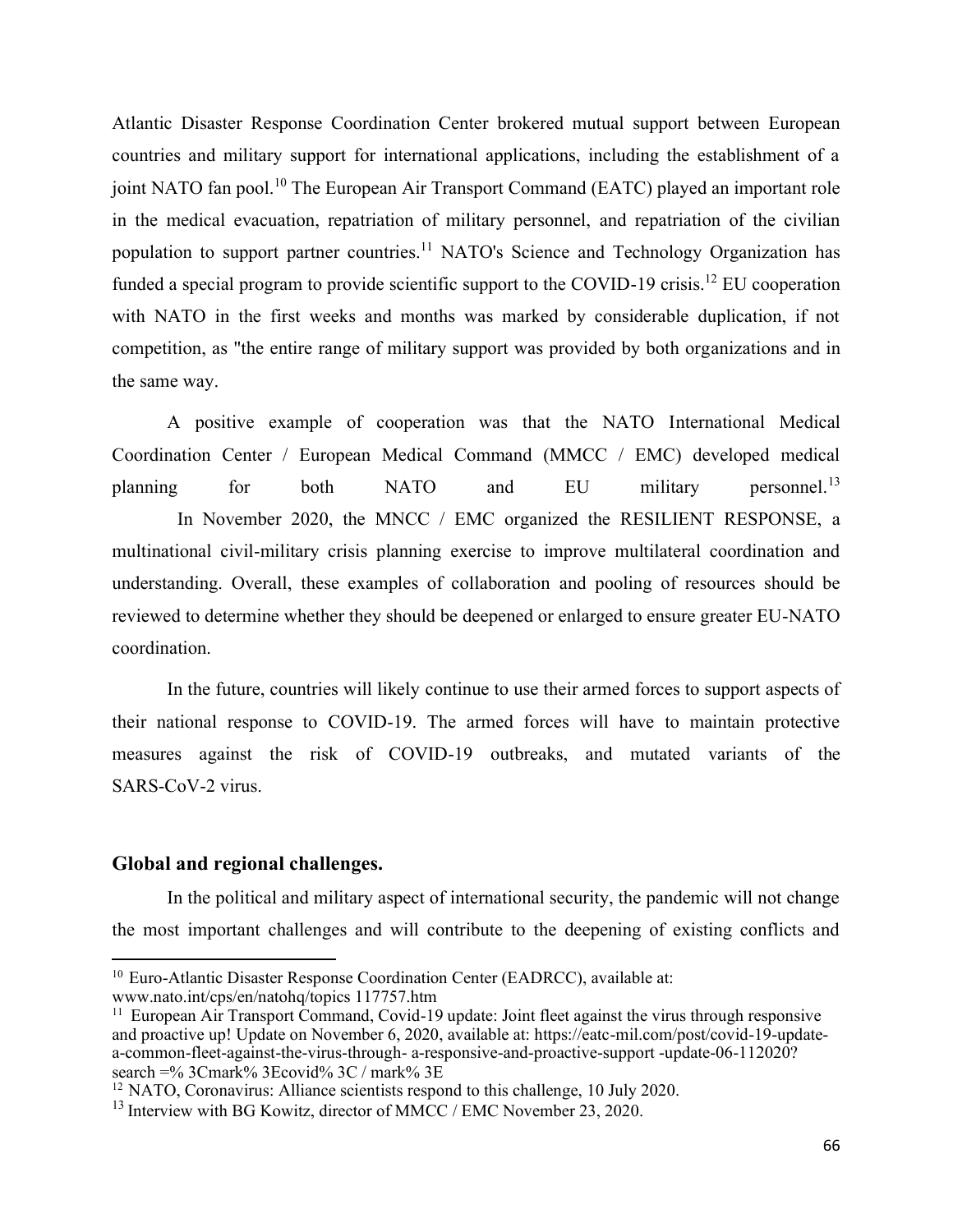crises rather than to radical changes. Deterioration of the political and social situation and economic issues in individual countries or regions affected by COVID-19 may generate new threats. Regardless of the severity of the pandemic, they will not change in the short and medium-term, the foundations of the global security system.

The possibility of a large-scale conflict between the major powers will remain low, not least because of their conventional forces and nuclear arsenals. The system of alliances with the central position of the United States (NATO, bilateral treaties in Asia), as well as regional cooperation in security matters (e.g. the European Union, the Collective Security Treaty Organization, Russian-Chinese contacts) will continue to influence the state of global security.

The United States will maintain its position as the world's greatest military power, but the challenge for them will remain to counterbalance the regional advantages of their main opponents. Competition for global primacy between the US should be expected to intensify and China, with Russia playing an important role. It began before the outbreak of the pandemic, but China's attitude during the crisis strengthened the conviction among American decision-makers that it was necessary to tighten the US policy towards this country.

The military dimension of this rivalry will include the development of the military potential of each side (continued even in the conditions of the economic crisis, albeit at a slower pace and to a lesser extent), gaining allies and customers, fighting for influence in Asia, Africa, Europe, and the Middle East, and "arms races" in new areas of confrontation (cyberspace, outer space, use of artificial intelligence, the Arctic).

An agreement on new bilateral or multilateral arms control agreements and international regimes limiting competition cannot be ruled out, but the risk of an accidental outbreak or escalation of the crisis will increase due to the multifaceted nature of the confrontation. No country will come out of the crisis without compromising its potential, including its military potential.

Relative strengthening of the position of some countries at the regional level and the weakening of others by a pandemic, however, can lead to significant changes in the security environment. The importance of global security in the undergoing economic crisis in Europe will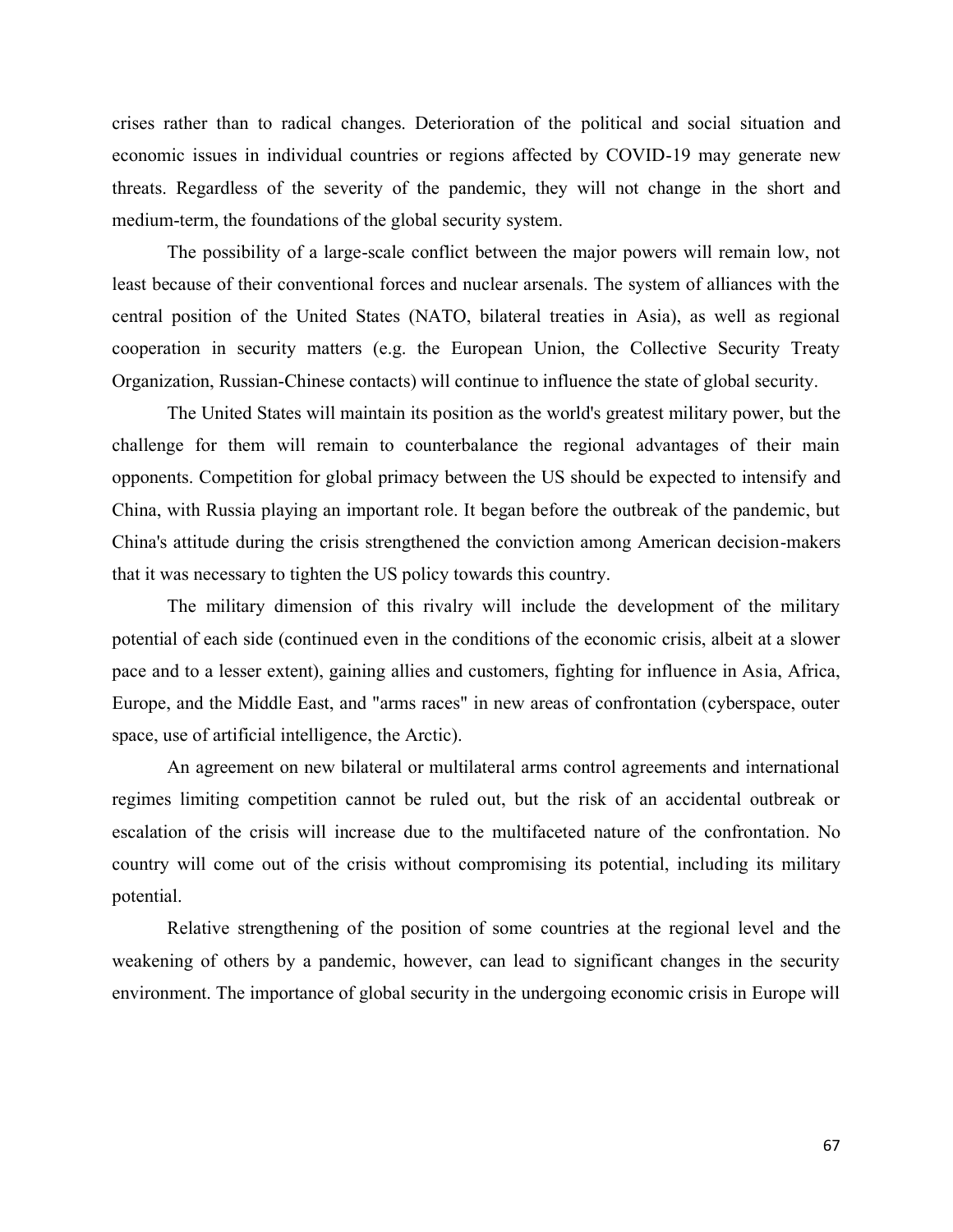continue to decline<sup>14</sup>. Possible evolution of the system of forces in Eastern Europe (a possible relative weakening of Belarus and Ukraine compared to Russia), the Middle East (a decrease in Iran's potential) and Asia (a possible weakening of states opposing China's expansion in the South China Sea basin) may provoke assertive actions by those states that will treat the crisis as an opportunity to expand their influence - even if they struggle with the effects of a pandemic.

Most of the countries affected by the pandemic used their armed forces to respond to the crisis in an ad hoc manner. They were involved, among others, in ensuring internal security, border protection, and supporting other areas of the state's functioning, including the health service. NATO and other organizations have been also using military cooperation mechanisms to assist member states and partners, e.g., in transporting patients and medical supplies.

Some countries used this type of transport and the work of their military doctors as a public diplomacy tool (e.g., support for Italy and Serbia provided by the Russian Ministry of Defense). At the same time, however, countries affected by the pandemic signaled to their societies and potential enemies that their armed forces had retained their combat capability and guaranteed the continuity of their missions, regardless of the practical limitations caused by COVID-19 (resignation or reduction of the scale of some exercises, isolation of infected soldiers, with maintaining the combat readiness of US and French "Charles de Gaulle" aircraft carriers).

In particular, the United States, China, and Russia continued their military activity by undertaking or even increasing the intensity of operations to demonstrate power<sup>15</sup>. Russia continued military exercises and aircraft flights near NATO countries, China sent their aircraft carrier near Taiwan, and the United States dispatched a group of ships to the Barents Sea in May 2020 and carried out strategic bomber flights, e.g. on the Baltic and Black Seas. Although none of these activities violated international law, they nevertheless posed the risk of incidents - such a situation took place, for example, in April 2020, when Iranian units conducted dangerous maneuvers near American ships in the waters of the Persian Gulf.

<sup>&</sup>lt;sup>14</sup> Zob. N. Popescu, How the coronavirus threatens a geopolitical Europe, European Council on Foreign Relations, 30 marca 2020 r.,

www.ecfr.eu/article/commentary\_how\_the\_coronavirus\_threatens\_a\_geopolitical\_europe.

<sup>&</sup>lt;sup>15</sup> N. Childs, Great-power competition and COVID-19, Military Balance Blog, International Institute for Strategic Studies, May 29, 2020, www.iiss.org/blogs/militarybalance/2020/05/great-power-competition -covid-19.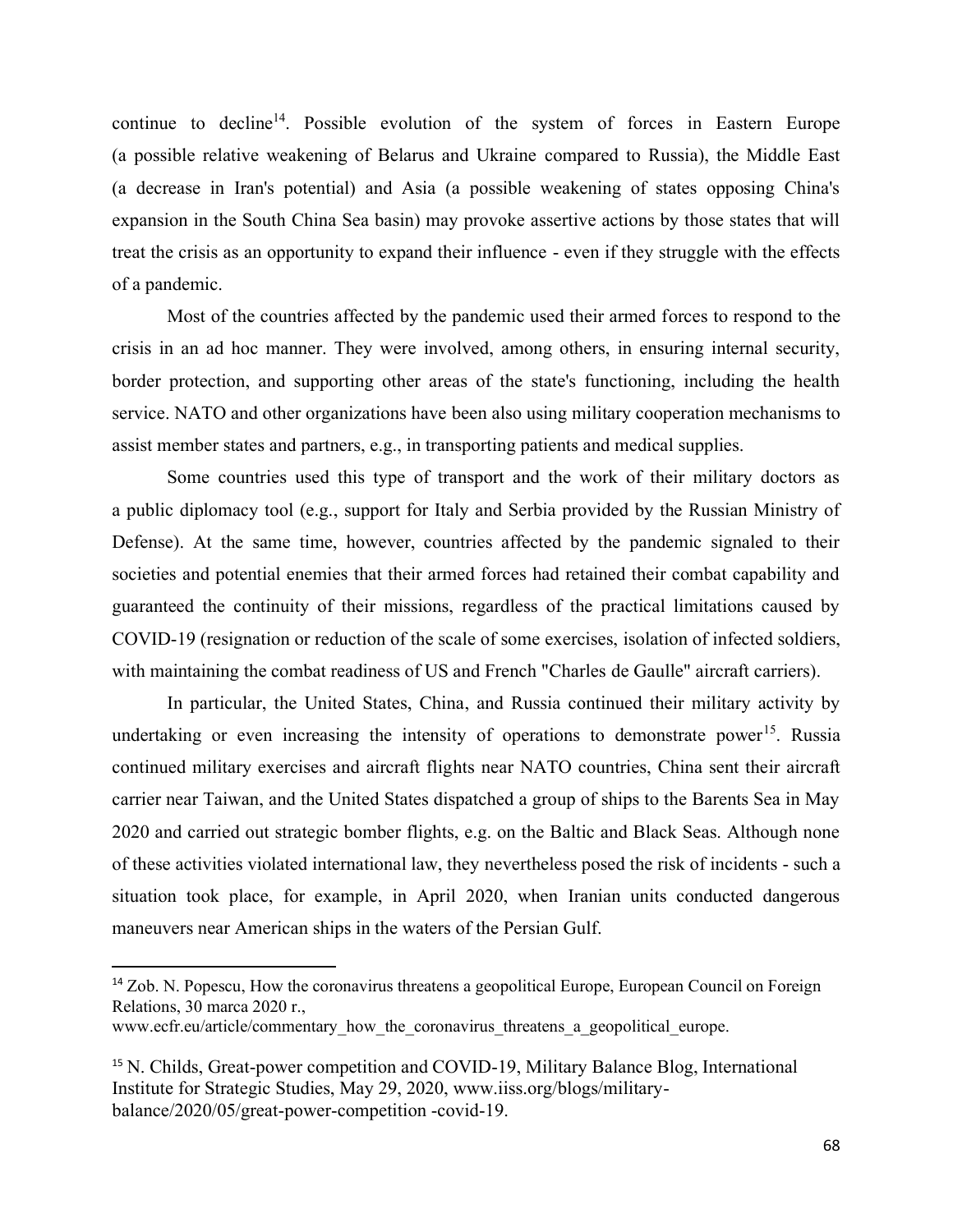The UN Secretary-General launched a call for a global ceasefire in ongoing conflicts on the  $23<sup>rd</sup>$  March 2020, but the response from the combatants was less than modest<sup>16</sup>. On the other hand, the threat of a pandemic has caused a temporary reduction in the intensity of fighting in some conflicts and new peace initiatives - for example, Saudi Arabia announced a two-week ceasefire in Yemen in March, later extended, and the Taliban announced a temporary refrain from acting against Afghan forces in territories under their control.

## **Ongoing conflicts and potential crises.**

The causes of the ongoing interstate and internal conflicts have not been removed, even though there has been a temporary shift of focus to fighting the pandemic rather than each other.

Some opponents may use this time to try to resolve conflicts to their advantage. This will probably lead in the longer term to the intensification of wars, including in Syria, Libya, Yemen, Afghanistan, and the actions of local terrorist organizations related to Al Qaeda and the so-called Islamic State<sup>17</sup>. Some countries may benefit from focusing international attention on the fight against the virus to try to pacify the opposition and to increase internal repression (e.g. China against Hong Kong) or against refugees, which may lead to an escalation of existing or new conflicts. The escalation of humanitarian and economic crises in the "failing" and "failed" states will increase migration flows, transnational crime, and terrorism, which will become an increasing challenge for stability and the security of neighbors and target areas, including Europe.

During the pandemic, there were demands to suspend, for humanitarian reasons, the UN, EU, and US sanctions imposed on some countries, including Iran, Russia, and North Korea. However, no significant changes to the functioning system should be expected and the scope of sanctions, as the reasons for their imposition have not ceased. Finally, some states or non-state actors can use the pandemic to escalate tensions through military means. The aim may be to

Endowment for Inter-national Peace, April 14, 2020,

<sup>&</sup>lt;sup>16</sup> A. Guterres, Opening remarks of the Secretary General's appeal for global ceasefire, 23 March 2020, www.un.org/sg/en/content/sg/speeches/2020-03-23/secretary-general-appeal-for -global-ceasefire. <sup>17</sup> F.Z. Brown, J. Blanc (eds.), Coronavirus in Conflict Zones: A Sobering Landscape, Carnegie

https://carnegieendowment.org/2020/04/14/coronavirus-in -conflict-zones-so-bering-landscape-pub-81518.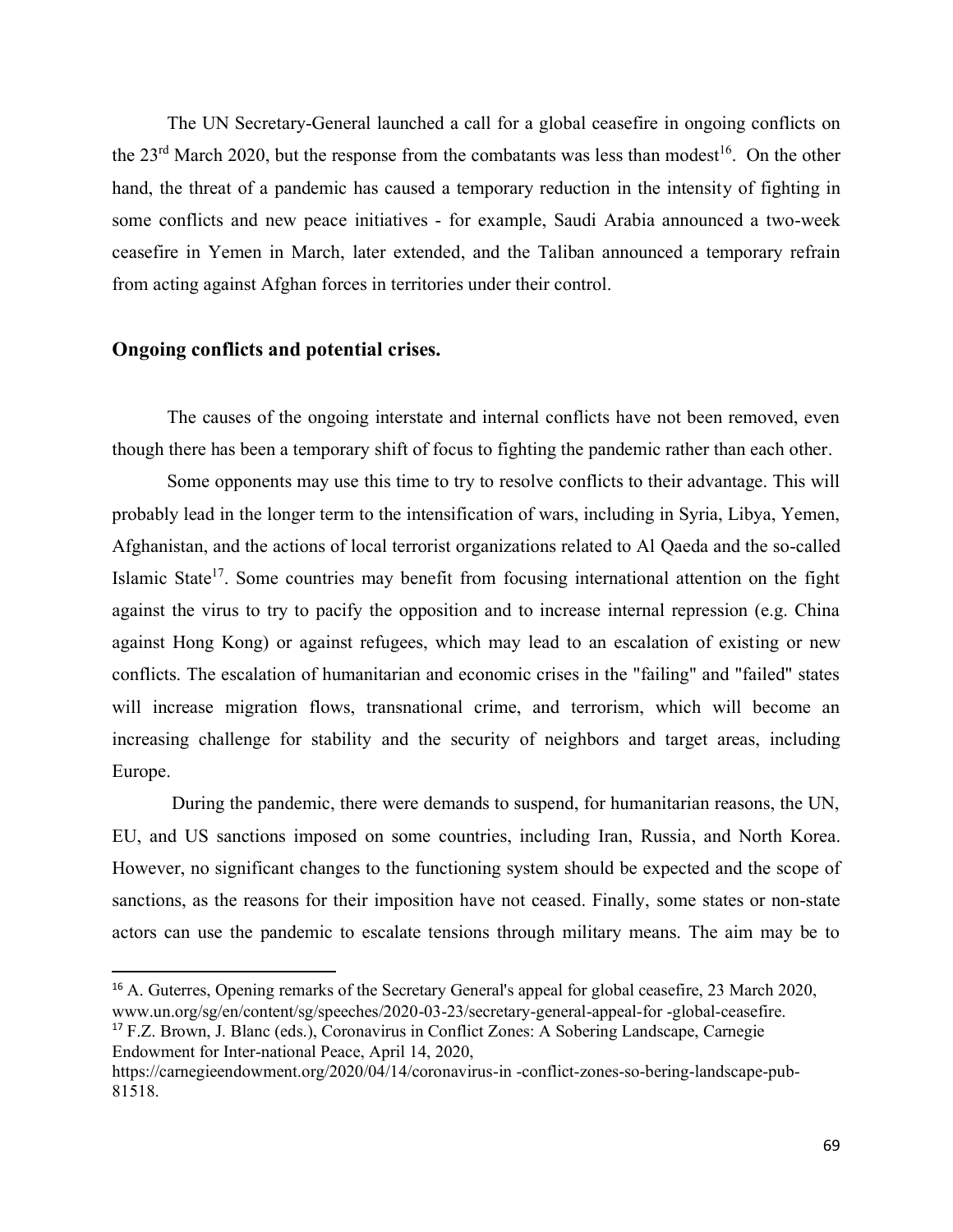demonstrate forces and get the other side of the international community to make concessions, or to implement aggressive pre-pandemic plans.

In the event of a deep political and economic crisis in some countries (e.g. Syria, Iran), such action may also serve to consolidate their societies around the authorities and thus maintain the regime. The crisis response capacity of the existing international system is likely to decline<sup>18</sup>. The intensification of rivalry between permanent members of the Security Council will further reduce the Council's ability to act and will have a negative impact on the functioning of some regional organizations (e.g., the Organization for Security and Cooperation in Europe, OSCE).

Due to the change in priorities of some countries contributing personnel and funds, and due to epidemic restrictions, the crisis may affect the UN peace-keeping system. Some countries that were ready for military interventions or independent stabilization missions motivated by humanitarian reasons (e.g. the USA, European countries) will not have the political will or the resources to continue this policy. The expected recession will change the economic environment of security policy, forcing the affected countries to cut government spending, including defense budgets<sup>19</sup>. Although it is difficult to estimate their possible scope, the consequences will be delays or abandonment of investments in new armaments and military equipment, the withdrawal of certain defense capabilities, the reduction of the manpower and the reduction of their readiness, and limitation of participation in foreign operations. The most profound cuts can affect democracies, whose societies will put pressure on governments to shift resources from defense budgets to civilian components of national security and resilience systems, or social spending and welfare state. However, this will not mean a radical departure from allocating adequate resources to defense. On the one hand, pressure will increase especially in the EU - on states to launch joint armaments investment programs to reduce the costs of acquiring new capabilities, but on the other hand, there will be growing expectations that governments will support the national defense industry through new orders.

<sup>&</sup>lt;sup>18</sup> COVID-19 and Conflict: Seven Trends to Watch, Special Briefing # 4, International Crisis Group, March 24, 2020, www.crisisgroup.org/global/sb4-covid-19-and-conflict-seven-trends-watch.

<sup>&</sup>lt;sup>19</sup> D. Barrie, N. Childs, F. McGerty, Defense spending and plans: will the pandemic take its toll ?, Military Balance Blog, April 1, 2020, www.iiss.org/blogs/military-balance/2020/04 / defense-spendingcoronavirus.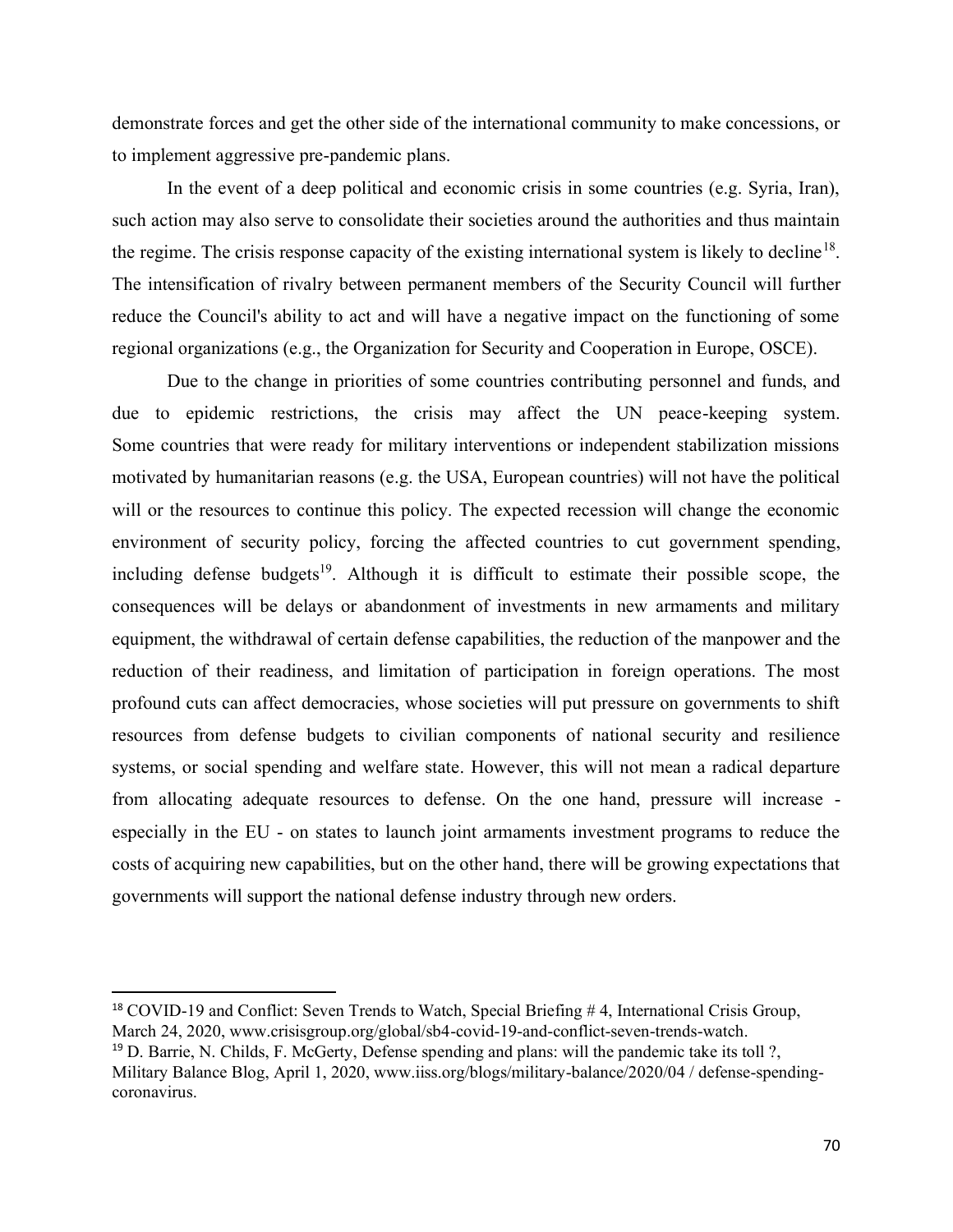As a result, many countries will expect large offsets when investing in imported technologies, while joint investment programs will be delayed due to difficulties in reaching a consensus on the division of labor and budget.

The difficult situation in the defense market will lead to further consolidation of enterprises in this sector through mergers and acquisitions, both internally and at the international level. The attractiveness of investments in technologies that are less expensive and, at the same time, mature enough to not require large outlays for development will increase.

These may be, most importantly, unmanned platforms, capabilities to fight in cyberspace, artificial intelligence applications in military applications, etc. The trend of taking over civil technologies, especially ICT, for defense purposes will also strengthen.

### **Conclusion**

The COVID-19 pandemic could have a particular impact on the Euro-Atlantic area. Despite accusations of insufficient aid at the beginning of the crisis and a delayed EU-NATO response, the experience of cooperation during a pandemic may strengthen ties between members of these organizations and give them an impetus for further integration. Citing the conclusions. After the crisis, the four most militarily strong EU countries presented in May 2020 a proposal to expand cooperation and deepen defense integration within the Union. NATO Secretary General inaugurated in June 2020 the process of reflection on adapting the Alliance to new challenges under the name "NATO 2030"<sup>20</sup>. However, agreeing on a common agenda within the Euro-Atlantic community is not a foregone conclusion. In NATO, in the longer term, tensions may deepen between allies seeking to maintain the Alliance's deterrence and defense potential and those countries that will call for a significant increase in NATO's competencies in countering non-military threats.

Tensions over relations with Russia and China and defense spending may also intensify, especially if European countries cut defense budgets much deeper than the US. If NATO's political cohesion weakens due to growing divisions, it may induce some European countries to

<sup>&</sup>lt;sup>20</sup> M. Terlikowski, List czwórki w sprawie przyszłości europejskiej obronności, "Komentarz PISM" nr 35, 2 czerwca 2020 r.,

www.pism.pl/publikacje/List czworki w sprawie przyszlosci europejskiej obronnosci.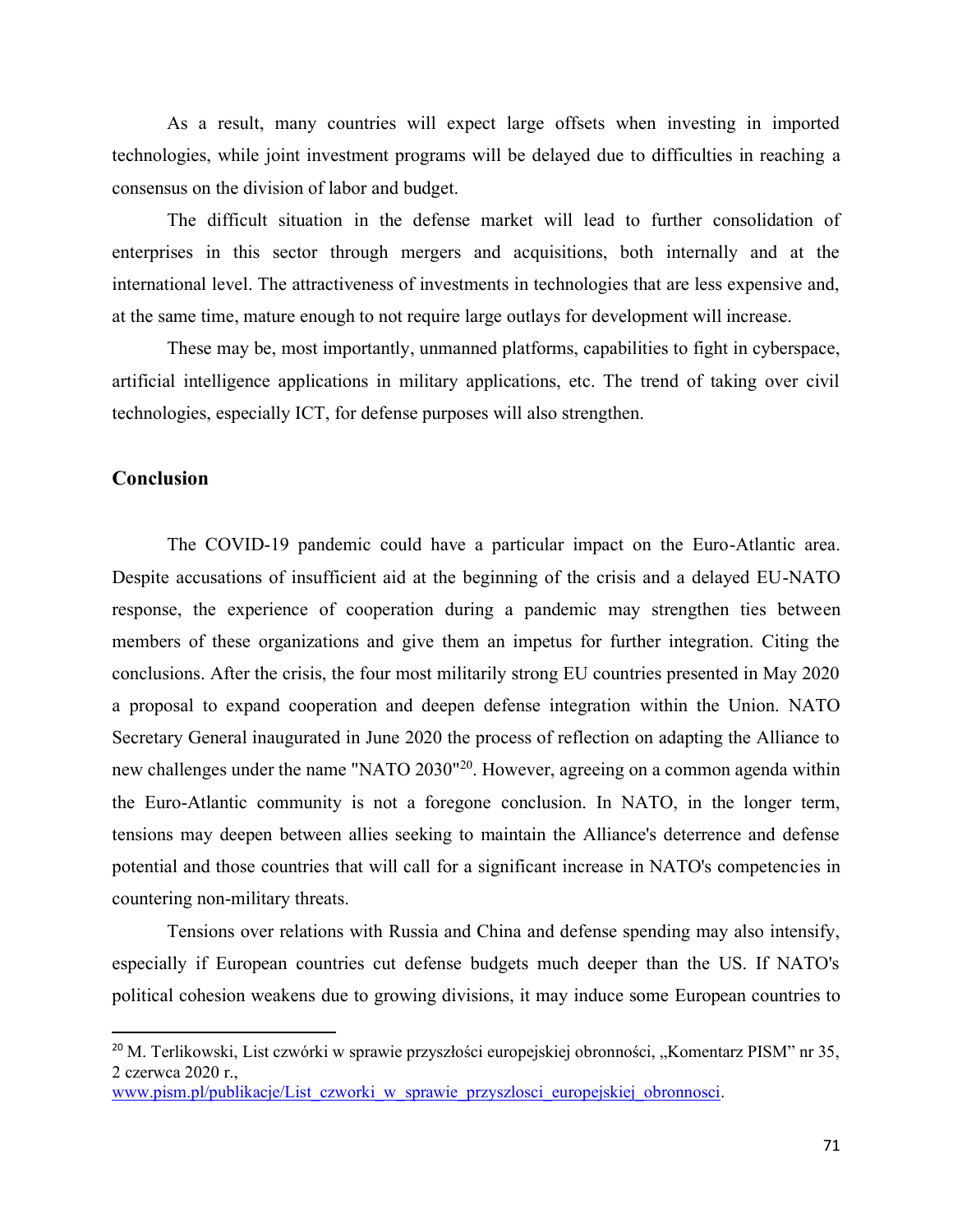try to deepen defense integration in isolation from the Alliance and opposition to the transatlantic ties. These processes can be implemented outside the EU and NATO, in new multilateral formats, which will create additional tensions in Europe and transatlantic relations.

They may be accompanied by a change of policy towards Russia<sup>21</sup>, using new European initiatives in arms control and disarmament, and vis-à-vis China, emphasizing cooperation in rebuilding Europe's economy thanks to Chinese investments in infrastructure (e.g., development of the 5G network). As current US policy on these issues is maintained or tightened, transatlantic tensions will continue to deepen. At the same time, the effects of cuts in defense budgets will limit the ability of Euro-Atlantic countries to respond to unexpected security crises in their neighborhood, as well as the credibility of NATO's deterrence and defense potential.

The pandemic will become a stimulus for rethinking at the national, regional, and global level the relationship between political and military security and its other aspects, in particular health, social, economic, and environmental security. A debate is to be expected especially in democratic countries on the legitimacy of maintaining the current security policy (defense expenditure, share in operations) and about the possibilities of strengthening the broadly understood resistance and the potential to respond to non-military threats, as well as about the possibility of undertaking international cooperation to combat these threats. As a result of this reflection, the financial resources and government attention may be partially redirected away from investment in military capabilities to other objectives related to the non-military dimensions of security. Such a trend may also appear in international organizations dealing with security, and especially in alliances (e.g. in NATO).

<sup>&</sup>lt;sup>21</sup> Secretary General launches NATO 2030 to make our strong Alliance even stronger, NATO, 8 czerwca 2020 r., www.nato.int/cps/en/natohq/news\_176193.htm.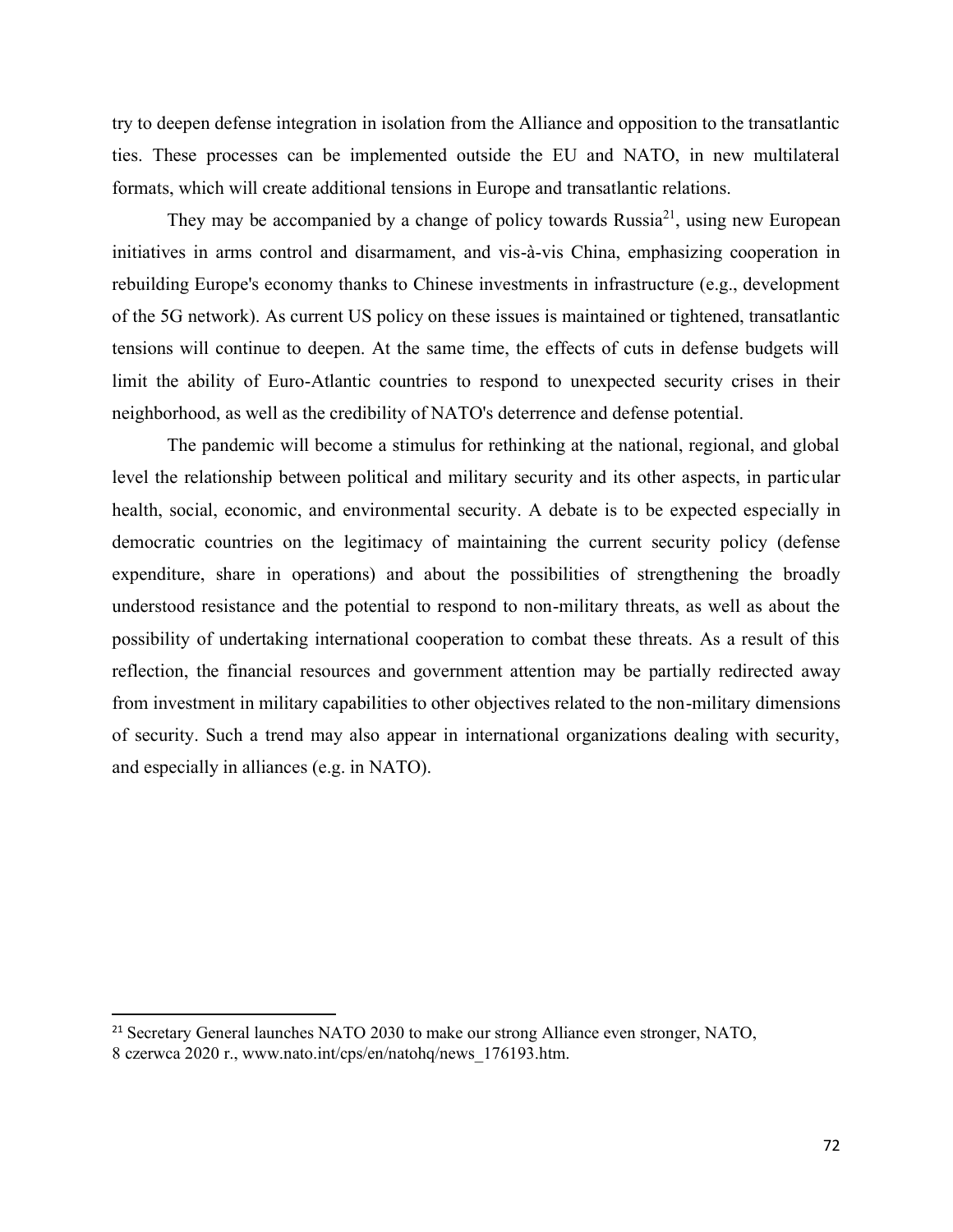### **References**

(1) Żarkowski P, *Rules for the Use of Armed Forces in Peacekeeping Operations*, Doctrina 2016, No. 12/25, p. 251

(2) F. Opillard, A. Palle, L. Michelis, "Discourse and Strategic Use of Armed Forces in France and Europe in COVID-19 Crisis. *Hour. For econ. And Soc. Geog*., 111: 239-259, 2020 https://doi.org/10J 111 / tesg.12451,

(3) How the COVID-19 crisis affected security aspects and defense in the EU. A brief description of the policy. PE 603.510 - July 2020. Available at: www.europarl.europa.eu/RegData/etudes/BRIE/2020/603510/EXPO, BRI (2020) 603510 EN.pdf.

(4) Italian Ministry of Defense, Covid-19: Operation Igea della Difesa begins, 200 passes will carry out 30,000 swabs per day, October 30, 2020.

(5) Italian Ministry of Defense, Coronavirus Vaccine: Defense provides and will provide requested support, 2 December 2020

(6) German Ministry of Defense, COVID-19 Korzeororus 2019: Bundeswehr is part of the vaccination strategy, December 2, 2020.

(7) SACEUR highlights the COVID-19 Task Force. shape available at: https://shape.nato.int/saceur/saceur-remarks-on-covid19-task- strength.

(8) EEAS, Coronavirus: Task Force to Facilitate Information Sharing Between EU Armed Forces, 15 April 2020.

(9) NATO COVID-19 Military Medical Center, available at: https://www.coemed.org/resources/COVID19.

(10) Euro-Atlantic Disaster Response Coordination Center (EADRCC), available at: www.nato.int/cps/en/natohq/topics 117757.htm

(11) European Air Transport Command, Covid-19 update: Joint fleet against the virus through responsive and proactive up! Updated on November 6, 2020, available at: https://eatc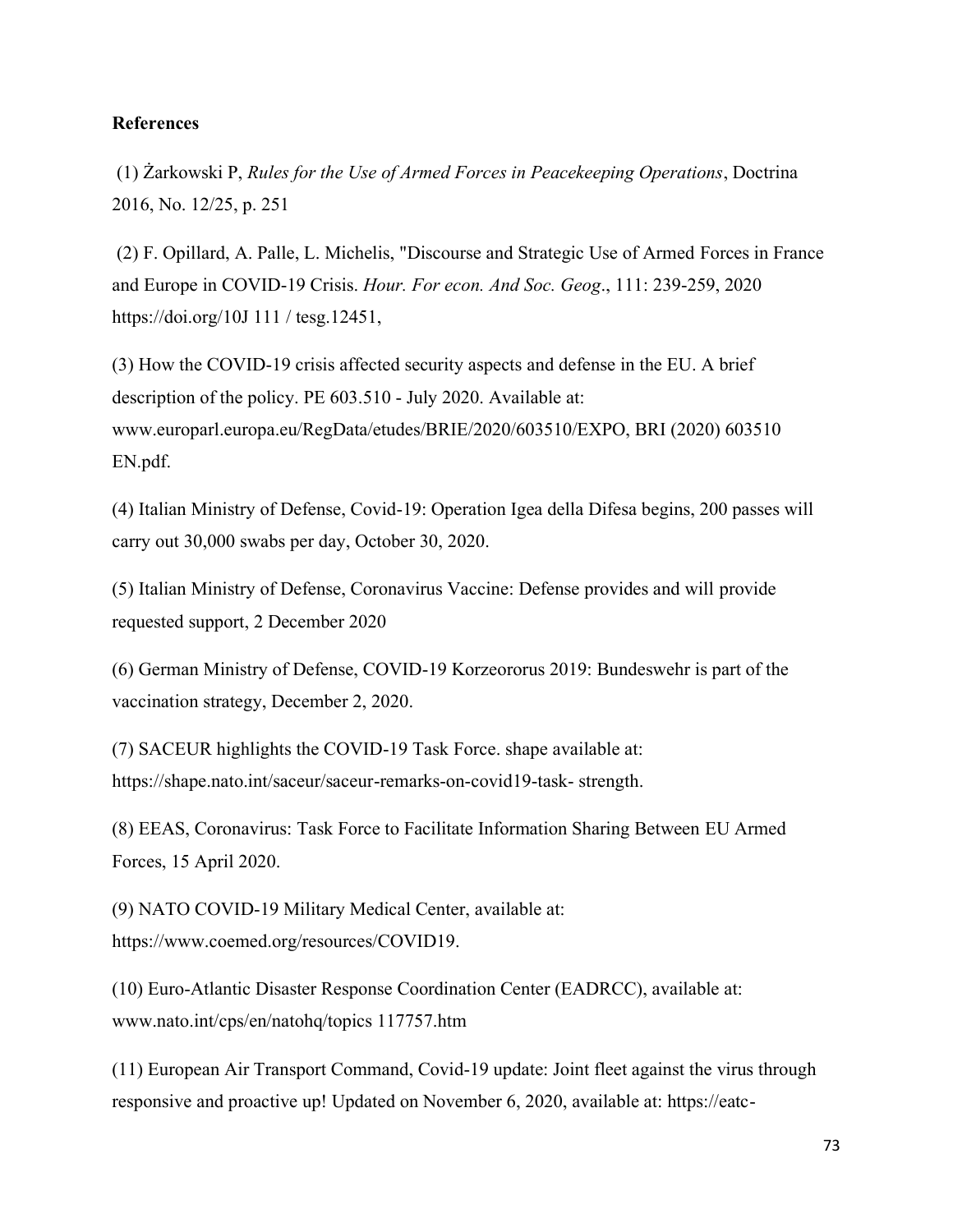mil.com/post/covid-19-update-a-common-fleet-against-the-virus-through-a-responsive-andproactive-support -update  $06112020$ ? search =% 3Cmark% 3Ecovid% 3C / mark% 3E

(12) NATO, Coronavirus: Alliance scientists respond to this challenge, 10 July 2020. Interview with BG Kowitz, director of MMCC / EMC November 23, 2020.

(13) See N. Popescu, How the coronavirus threatens a geopolitical Europe, European Council on Foreign Relations, March 30, 2020, www.ecfr.eu/article/commentary how the coronavirus threatens a geopolitical europe.

(14) NATO's Response to the COVID-19 Pandemic, Factsheet, NATO, May 2020, https://www.nato.int/nato\_static\_fl2014/assets/pdf/2020/5/pdf/200525-factsheet-COVID-19\_en.pdf

(15) N. Childs, Great-power competition and COVID-19, Military Balance Blog, International Institute for Strategic Studies, May 29, 2020, www.iiss.org/blogs/militarybalance/2020/05/great- power-competition-covid-19.

(16) A. Guterres, Opening remarks of the Secretary General's appeal for global ceasefire, March 23, 2020, www.un.org/sg/en/content/sg/speeches/2020-03-23/secretary-general-appeal-forglobal-ceasefire.

(17) F.Z. Brown, J. Blanc (eds.), Coronavirus in Conflict Zones: A Sobering Landscape, Carnegie Endowment for Inter-national Peace, April 14, 2020, https://carnegieendowment.org/2020/04/14/coronavirus-in-conflict-zones-so-bering-landscapepub-81518.

(18) COVID-19 and Conflict: Seven Trends to Watch, Special Briefing No. 4, International Crisis Group, March 24, 2020, www.crisisgroup.org/global/sb4-covid-19-and-conflict-seventrends-watch.

(19) D. Barrie, N. Childs, F. McGerty, Defense spending and plans: will the pandemic take its toll ?, Military Balance Blog, April 1, 2020, www.iiss.org/blogs/military-balance / 2020/04 / defence-spending-coronavirus.